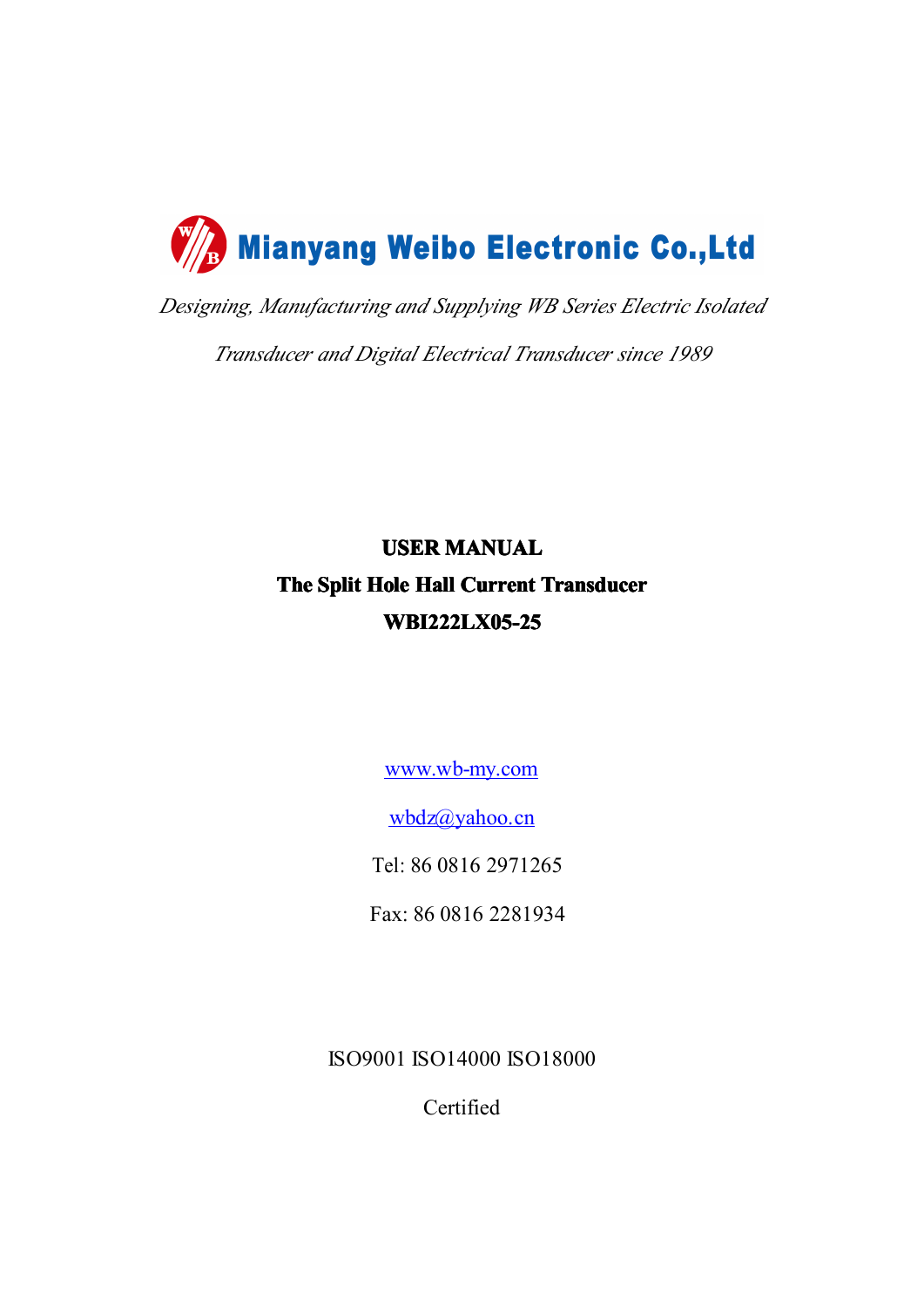#### **WBI222LX05-25 Hall Current Sensor**

#### **Safety claim**

The information in the safety claim of the equipment documentation is intended to ensure that equipment is properly installed in order to maintain it in <sup>a</sup> condition.

It is assumed that everyone who will be associated with the equipment will be familiar with the contents of that safety section, or this safety guide.

When electrical equipment is in operation, dangerous voltages will be present in certain parts of the equipment (e.g. the input terminal). Failure to obverse warning notices, incorrect use, or improper use may endanger personnel and equipment and course personal injury or physical damage.

Before working in the terminal strip area, the equipment must be isolated.

Proper and safe operation of the equipment depends on appropriate shipping and handling, proper storage, installation and commissioning, and on careful operation, maintenance and servicing.

The operating manual for the equipment gives instructions for its installation, commissioning, and operation. However, the manual cannot cover all conceivable circumstances or include detailed information on all topics.In the event of questions or specific problem, do not take any action without proper authorization. Contact the appropriate WB technical or sales office and request the necessary information.

## **Standard application**

1.Accuracy

Accurate degree is conformed to IEC688:1992

- 2. Safety
	- 2.1 Overload capability

Overload capability is conformed to IEC688:1992

2.2 Isolation voltage

Can be endured testing voltage is conformed to Q/72085584-0.1-2004

2.3 Insulation impedance

The insulation impedance is no less than 20M Ohm, is conformed to Q/72085584-0.1-2004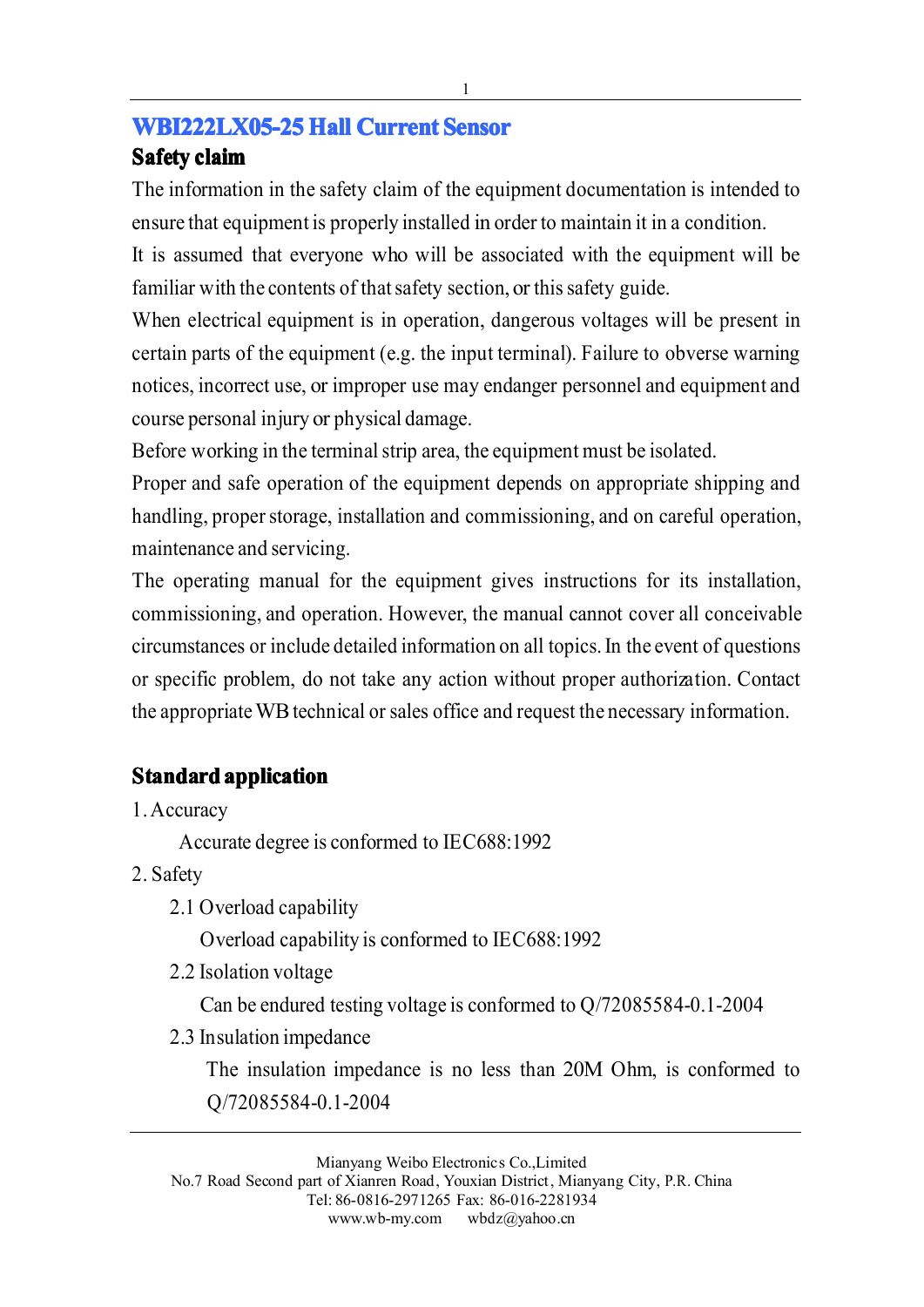- 3. Electromagnetic Capability
	- 3.1 Electromagnetic field immunity test according to IEC61000-4-3:1995
	- 3.2 Power frequency magnetic field immunity test according to IEC 61000-4- 8:1993

### **Product Description and Application**



The WBI222LX05-25 is is <sup>a</sup> split core hall effect sensor for the measurement of AC/DC current with standard voltage output  $0 \sim 5(10)$ V. The product has certain advantages of total galvanic isolation between input/output, high accuracy, low drifting by temperature, and wide temperature bearable range, etc.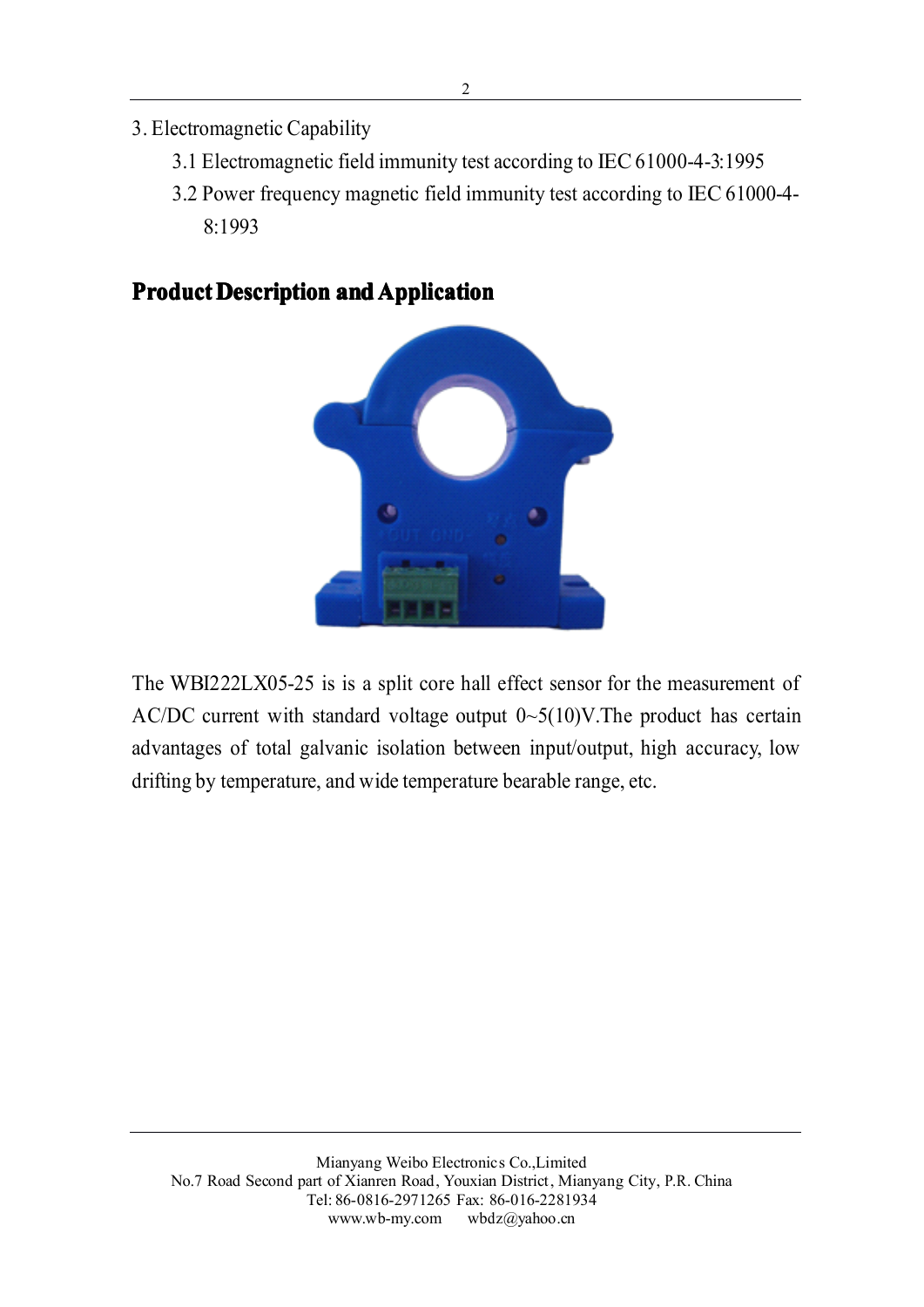### **Product Dimensional Drawing (unit: mm)**







|            | +Ε                   |
|------------|----------------------|
| <b>OUT</b> | Output               |
| <b>GND</b> | Power and output GND |
|            | Leave it blank       |

### **Key Technical Data:**

| Input        | $AC/DC 0-50A$ $0-400A$         |
|--------------|--------------------------------|
| Output       | $DC 0-5V 0-10V$                |
| Accuracy     | $1\%$                          |
| Linear Range | $0\% \sim 100\%$ nominal input |

Mianyang Weibo Electronics Co.,Limited No.7 Road Second part of Xianren Road, Youxian District, Mianyang City, P.R. China Tel: 86-0816-2971265 Fax: 86-016-2281934 www.wb-my.com wbdz@yahoo.cn